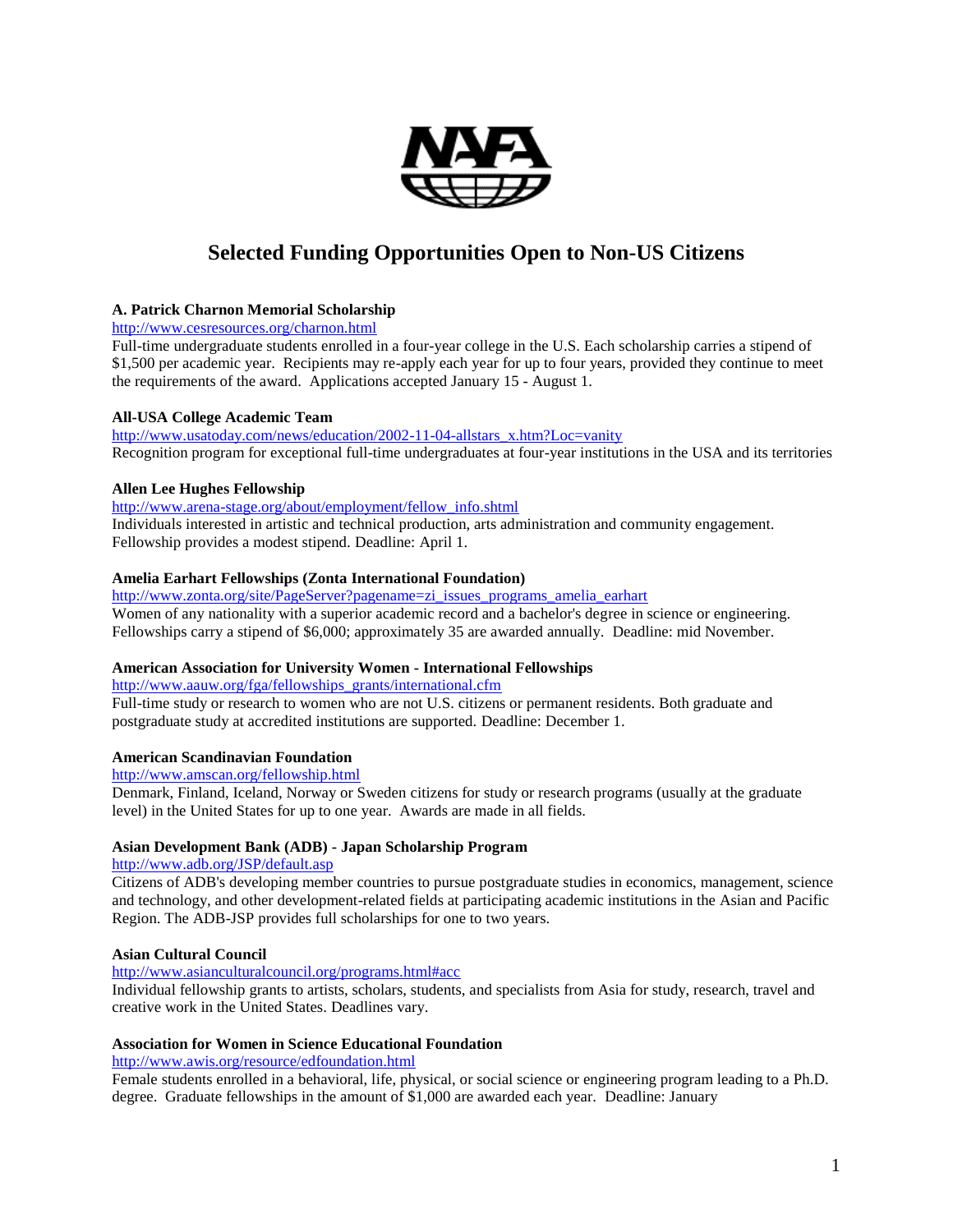#### **Bibliographical Society of America Fellowship Program**

<http://www.bibsocamer.org/fellows.htm>

Short-term fellowship program supporting bibliographical inquiry as well as research in the history of the book trades and in publishing history. Deadline: December.

#### **Carnegie Endowment for International Peace Junior Fellow Program**

<http://www.carnegieendowment.org/about/index.cfm?fa=jrFellows>

Year long paid internship for graduating seniors interested in careers in international affairs. Internship is at the Carnegie Endowment for World Peace in Washington, DC. Deadline: January 15

# **Canon Collins Educational Trust**

# <http://www.canoncollins.org.uk/>

Full scholarship for nationals from Southern African countries South Africa, Namibia, Botswana, Swaziland, Lesotho, Zimbabwe, Zambia, Malawi, Angola and Mozambique) who wish to pursue a postgraduate degree (normally a one year Master's degree) in either the United Kingdom or southern Africa. Application Deadlines: for the United Kingdom: March 15th each year; for Southern Africa, August 12th each year

#### **Chevening Scholarship Program**

# [http://www.chevening.com](http://www.chevening.com/)

Three different scholarship schemes for postgraduate study in the United Kingdom. For students from selected countries. Eligible for all fields of study. Deadlines vary depending on country.

### **Christine Mirzayan Science & Technology Policy Graduate Fellowship Program**

<http://www7.nationalacademies.org/policyfellows/>

Designed to engage graduate science, engineering, medical, veterinary, business, and law students in the analysis that informs the creation of science and technology policy and to familiarize them with the interactions of science, technology, and government.

## **Cosmos Club Foundation Grants in Aid to Young Scholars**

# [http://www.consortium.org/cosmos\\_club\\_grants.asp](http://www.consortium.org/cosmos_club_grants.asp)

\$1,500 - \$3,000 grants to meet specific research needs not covered by other supporting funds (eg. small items of equipment (ordinarily expendable), special supplies, travel to research facilities or to attend relevant meetings, etc.) Applicants must be enrolled in a program leading to a graduate degree (Masters or Doctoral) in a member institution of the Consortium of Universities of the Washington Metropolitan Area. Deadline: November.

## **Commonwealth Scholarship**

#### <http://www.acu.ac.uk/cusac/>

Commonwealth citizens to pursue postgraduate study or doctoral study at Commonwealth universities. Deadlines vary by country.

#### **DAAD Annual Grants**

# <http://www.daad.org/?p=50407>

Undergraduate scholarships to study in the Federal Republic of Germany. Foreign nationals are eligible if they are attending a US institution for their undergraduate degree. Applications in all fields are accepted, with the exception of dentistry, medicine, pharmacy, and veterinary medicine

## **Davis-Putter Scholarships**

#### <http://www.davisputter.org/>

Need-based grants (up to \$6,000) to undergraduate or graduate students actively working for peace and justice on campus and/or in the community.

#### **Echoing Green Public Service Fellowships**

# [http://www.echoinggreen.org](http://www.echoinggreen.org/)

Funding to conduct public service projects anywhere in the world. For up to two years of support.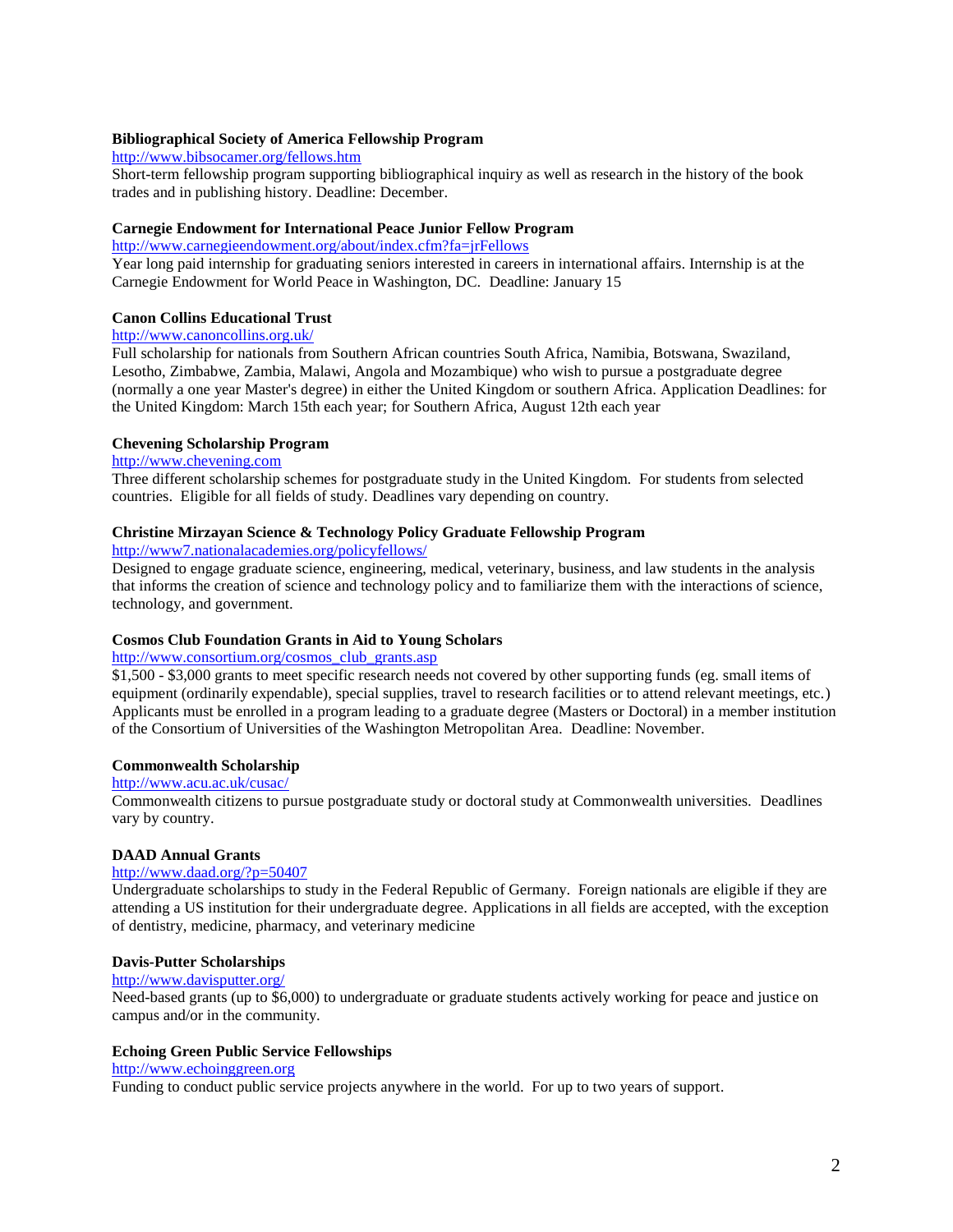# **Edmund S. Muskie Ph.D. Fellowship**

<http://www.americancouncils.org/program.asp?PageID=121&ProgramID=23>

Twenty-two fellowships for doctoral-level programs in business administration, economics, public administration, and public policy. For citizens of Georgia, Russia or Ukraine

## **Elie Wiesel Prize in Ethics**

<http://www.eliewieselfoundation.org/EthicsPrize/information.html> Essay contest for full-time juniors or seniors. Prizes range from \$500 - \$5,000. Deadline: December.

# **Elizabeth Greenshields Foundation Grant for Artists**

<http://www.calarts.edu/~stdafrs/web/greenshields.html>

\$10,000 (Canadian) award for talented artists. No age limit. Not for those pursuing abstract or nonrepresentational art.

# **Environmental Research and Education Foundation**

<http://www.erefdn.org/scholar.html>

This scholarship recognizes excellence in Ph.D. or post-doctoral environmental research and education. Deadline: August 1.

# **Eurasian Undergraduate Exchange Program (UGRAD)**

<http://www.irex.org/programs/ugrad/index.asp>

Fellowships to first-, second-, and third-year undergraduate students from Armenia, Azerbaijan, Belarus, Georgia, Kazakhstan, Kyrgyzstan, Moldova, Russian Federation, Tajikistan, Turkmenistan, Ukraine, and Uzbekistan. This program supports one year of non-degree undergraduate study in the United States in the fields of accounting, agriculture, American studies, business, computer science, criminal justice, economics, education, environmental management, hospitality management, international relations, journalism and mass communication, law, political science, psychology, and sociology. Deadline: November.

# **Exploration Fund of the Explorers Club**

<http://explorers.org/grants/exfund.php>

\$1,200 grants in support of exploration and field research. Funds given primarily to graduate students.

#### **Fulbright**

[http://www.iie.org/FulbrightTemplate.cfm?Section=Foreign\\_Student\\_Program](http://www.iie.org/FulbrightTemplate.cfm?Section=Foreign_Student_Program)

Educational exchanges that strengthen understanding and communication between the United States and over students from 140 countries**.** Students interested in applying for the Fulbright Student Program must apply through the Fulbright Program Office in their home country.

#### **Gates Cambridge Scholarships**

<http://www.gates.scholarships.cam.ac.uk/>

One to three years of study in any discipline at Cambridge University. Candidates apply directly through Cambridge. Deadline: mid to late October.

#### **Glamour Magazine's Top Ten College Women Competition**

\$1,500 cash award to outstanding juniors. Contact: [ttcw@glamour.com](mailto:ttcw@glamour.com) for more information.

#### **Goldman Sachs Global Leaders Program**

[http://www.gs.com/our\\_firm/our\\_culture/social\\_responsibility/gs\\_foundation/index.html](http://www.gs.com/our_firm/our_culture/social_responsibility/gs_foundation/index.html) \$3,000 award for 100 outstanding second year college students in any field of study.

#### **Hellenic Times Scholarship Fund**

<http://www.htsfund.org/guidelines.html>

For undergraduate and graduate students of Greek descent, between the ages of 17 and 25. Deadline: January.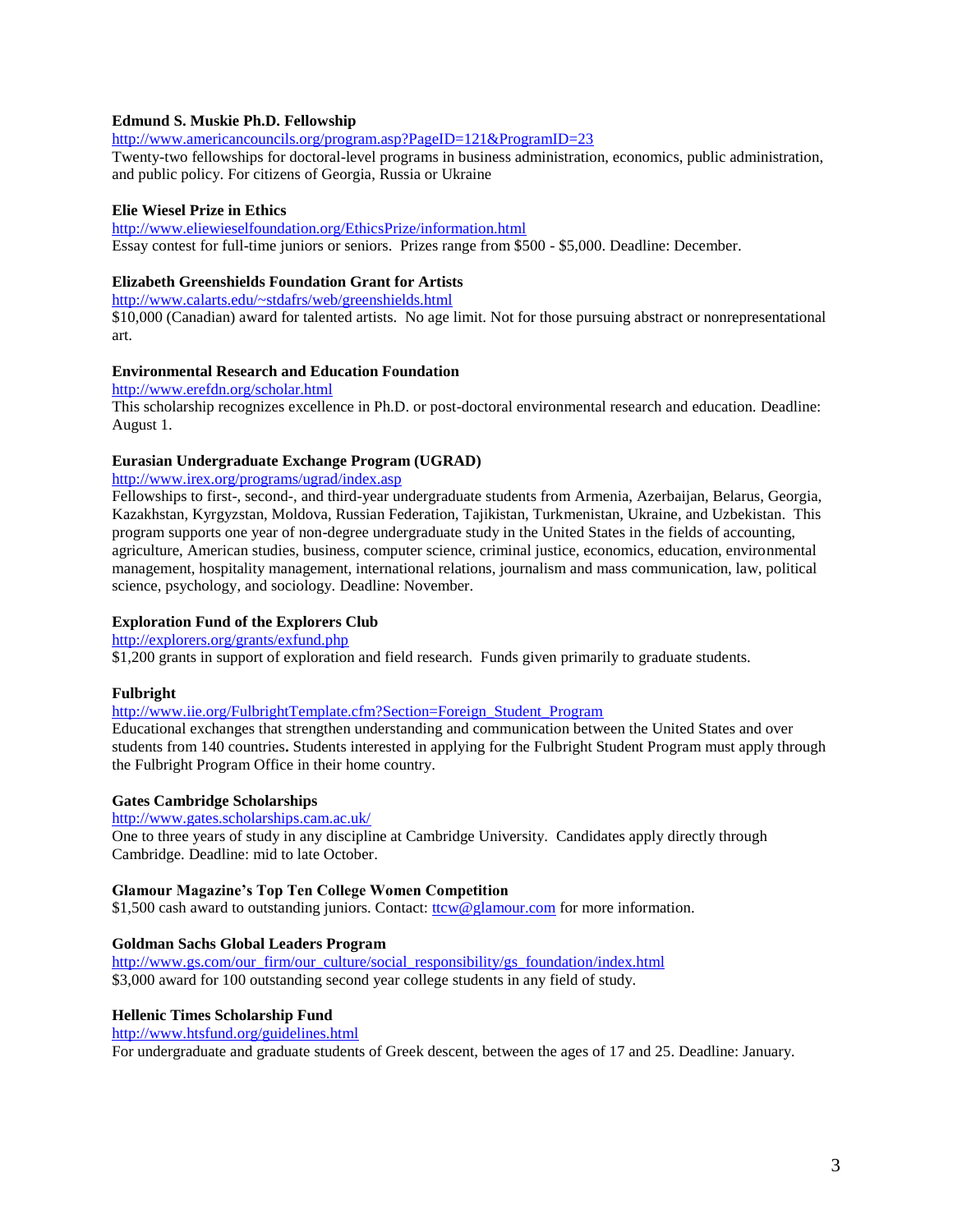## **Herbert Scoville Jr. Peace Fellowships**

<http://www.clw.org/pub/clw/scoville/index.html>

Internship opportunity for college graduates to serve  $6 - 9$  months with a participating organization of their choice in Washington DC. Deadlines vary.

## **Humane Studies Fellowships**

<http://www.theihs.org/subcategory.php/2.html>

For undergraduate and graduate students interested in the classical liberal/libertarian tradition of individual rights and market economies. More than 100 fellowships up to \$12,000 are awarded annually. Deadline: late December.

## **Inter American Press Association (IAPA) Scholarship**

<http://www.sipiapa.org/otheractivities/scholarships.cfm>

For young journalists and journalism school graduates from Canada, Latin America, the Caribbean and the United States. Deadline: December 31.

# **International Dissertation Field Research Fellowships**

<http://www.ssrc.org/programs/idrf/>

Up to 50 fellowships to support social scientists and humanists conducting dissertation field research in all areas and regions of the world.

# **IREX Small Grants Fund for the Middle East and North Africa**

[http://www.irex.org/programs/MENA\\_grants.asp](http://www.irex.org/programs/MENA_grants.asp)

Grants between \$2,500 and \$10,000 for projects to support civil society organizations, education professionals, media, and journalists in the Middle East and North Africa. Deadline: June.

## **ISA Educational Foundation Scholarships**

[http://www.isa.org/Content/NavigationMenu/Educators\\_and\\_Students/Scholarships/Scholarships.htm](http://www.isa.org/Content/NavigationMenu/Educators_and_Students/Scholarships/Scholarships.htm) Various scholarships for students in the fields of automation and control. Deadline: February.

#### **J. W. Saxe Memorial Fund**

<http://www.jwsaxefund.org/memorialfund.html>

Annual \$1,000 scholarship to one or more undergraduate or graduate students working in public service. Deadline: March.

# **Jack Kent Cooke Graduate Scholarships**

[http://www.jackkentcookefoundation.org/jkcf\\_web/content.aspx?page=SchProg](http://www.jackkentcookefoundation.org/jkcf_web/content.aspx?page=SchProg)

Graduating seniors or recent alumni. Open to all fields of study at any accredited university in the US or abroad. Award is up to \$50,000 per year for up to 6 years. Deadline: late April.

# **Japan-IMF Scholarship Program for Advanced Studies**

<http://www.imf.org/external/np/ins/english/scholar.htm>

Nationals of IMF Asian member countries interested in studying for their doctorates in economics in order to work in an international financial institution (such as the IMF or the World Bank) or in their home administrations. Deadline: December 31.

#### **John Bayliss Radio Scholarship**

<http://www.baylissfoundation.org/radio.html>

15 Scholarships for juniors, seniors and graduate level students majoring in Broadcast Communications. Deadline: March.

## **Joint Japan/World Bank Graduate Scholarship Regular Program**

[http://web.worldbank.org/WBSITE/EXTERNAL/WBI/EXTWBISFP/EXTJJWBGSP/0,,contentMDK:20285874~m](http://web.worldbank.org/WBSITE/EXTERNAL/WBI/EXTWBISFP/EXTJJWBGSP/0,,contentMDK:20285874~menuPK:562888~pagePK:64168445~piPK:64168309~theSite) [enuPK:562888~pagePK:64168445~piPK:64168309~theSite](http://web.worldbank.org/WBSITE/EXTERNAL/WBI/EXTWBISFP/EXTJJWBGSP/0,,contentMDK:20285874~menuPK:562888~pagePK:64168445~piPK:64168309~theSite)

For individuals from World Bank member countries to undertake graduate studies at any university located in a World Bank member country except their own. Suggested fields of study: economics, public administration, finance, planning, health, population, agriculture, infrastructure, information systems and aquatic resources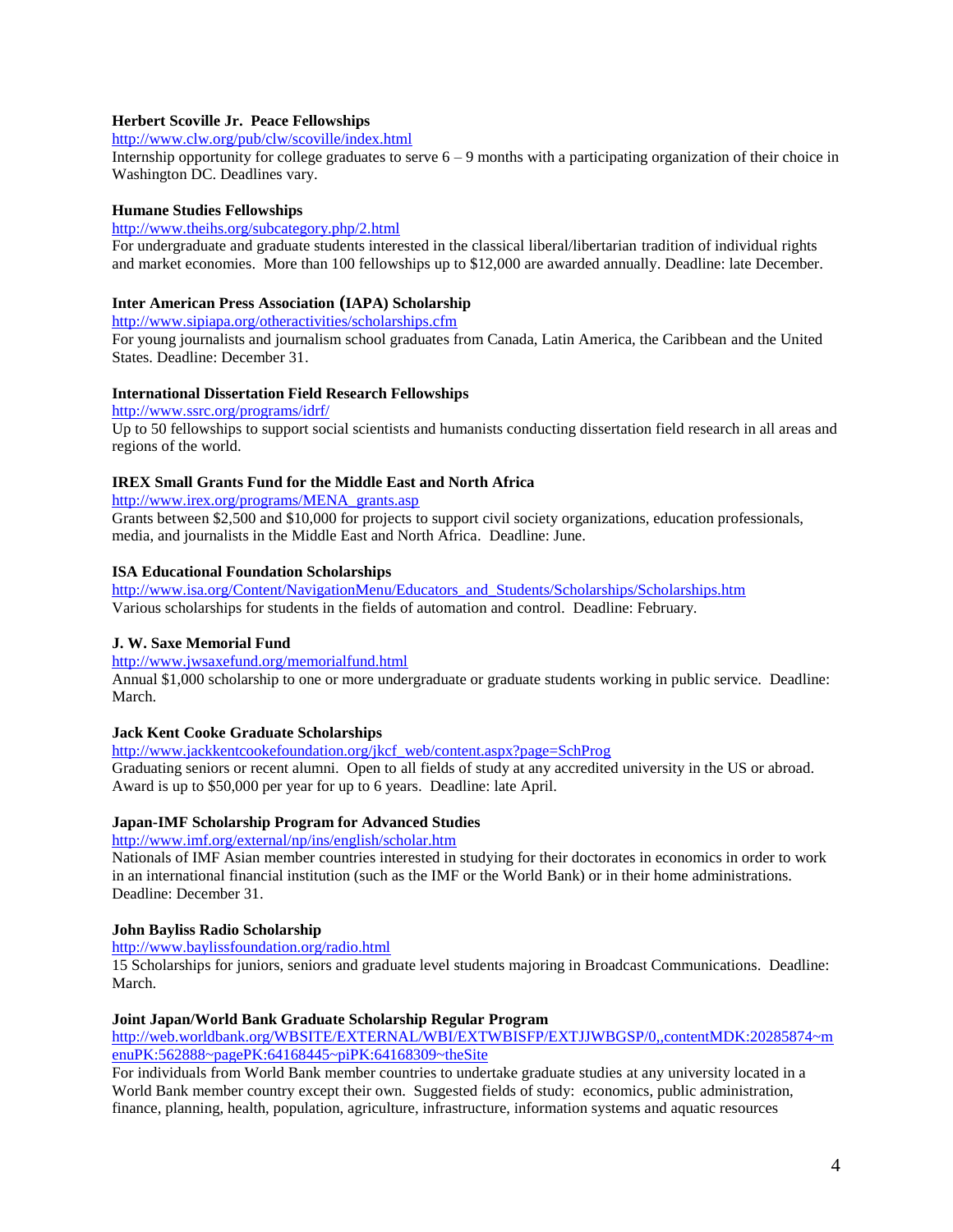(provided that the focus of study is on public policy aspects of these fields), environment and natural resource management, education, and other development-related subjects. Deadline: March 31.

# **Josephine de Karman Scholarships**

#### [http://www.dekarman.org](http://www.dekarman.org/)

\$16,000 scholarship to support either the final year of study for juniors or for PhD candidates with ABD status. Deadline: late January.

## **Kate Neal Kinley Memorial Fellowship**

[http://www.faa.uiuc.edu/about\\_faa/funding\\_opportunities.html](http://www.faa.uiuc.edu/about_faa/funding_opportunities.html)

Annual fellowship for advanced study of Fine Arts in the U.S. or abroad, to enhance professional standing or to finance a special project. Preference for candidates under 25 years. There are three fellowships of \$7,500 each in art, architecture or music; an additional music fellowship for \$15,000; and up to three alternate awards of up to \$1,000 each. Deadline: mid January.

#### **King Faisal Foundation Scholarship**

<http://www.kff.com/english/kff/ea/ss/bfullkffeass.htm>

Funding opportunity for Muslim students in Medicine, Engineering, and sciences (Physics, Chemistry, and Geology) to study at an accredited European or North American university.

# **Microsoft Scholarships**

# [http://www.microsoft.com/college/scholarships.](http://www.microsoft.com/college/scholarships)

Four types of scholarships for undergraduate students interested in computer science and related technical disciplines. One year award for students attending institutions in the United States, Canada, and Mexico. All recipients of a scholarship will be required to complete a salaried summer internship of 12 weeks or more at Microsoft Corporation in Redmond, Washington. Deadline: mid January.

#### **Nelson Mandela Scholarships**

# [http://www.nelsonmandelascholarship.co.za](http://www.nelsonmandelascholarship.co.za/)

Up to 14 scholarships offered for disadvantaged South African students to pursue post graduate study in the United Kingdom. Deadline: mid November.

#### **Olive W. Garvey Fellowships**

Biennial award to outstanding college students around the world through a competitive essay contest on the meaning and significance of economic and personal liberty. Awards range from \$1,000 - \$2,500. Deadline: May

#### **Organization of American States (OAS) Fellowships**

<http://www.educoas.org/portal/en/becas/acerca.aspx?culture=en&tabindex=44&childindex=45> For graduate study or research in any field except medical sciences or introductory language study. Deadlines vary.

#### **Overseas Research Students Award Scheme**

<http://www.universitiesuk.ac.uk/ors>

Funding to pay the difference between international student fees and home EU fees for international students at UK institutions.

# **Peace Scholar Dissertation Fellowship**

<http://www.usip.org/fellows/scholars.html>

Supports doctoral dissertations that explore the sources and nature of international conflict, and strategies to prevent or end conflict and to sustain peace. Citizens of all countries are eligible, but must be enrolled in an accredited college or university in the United States. Deadline: January.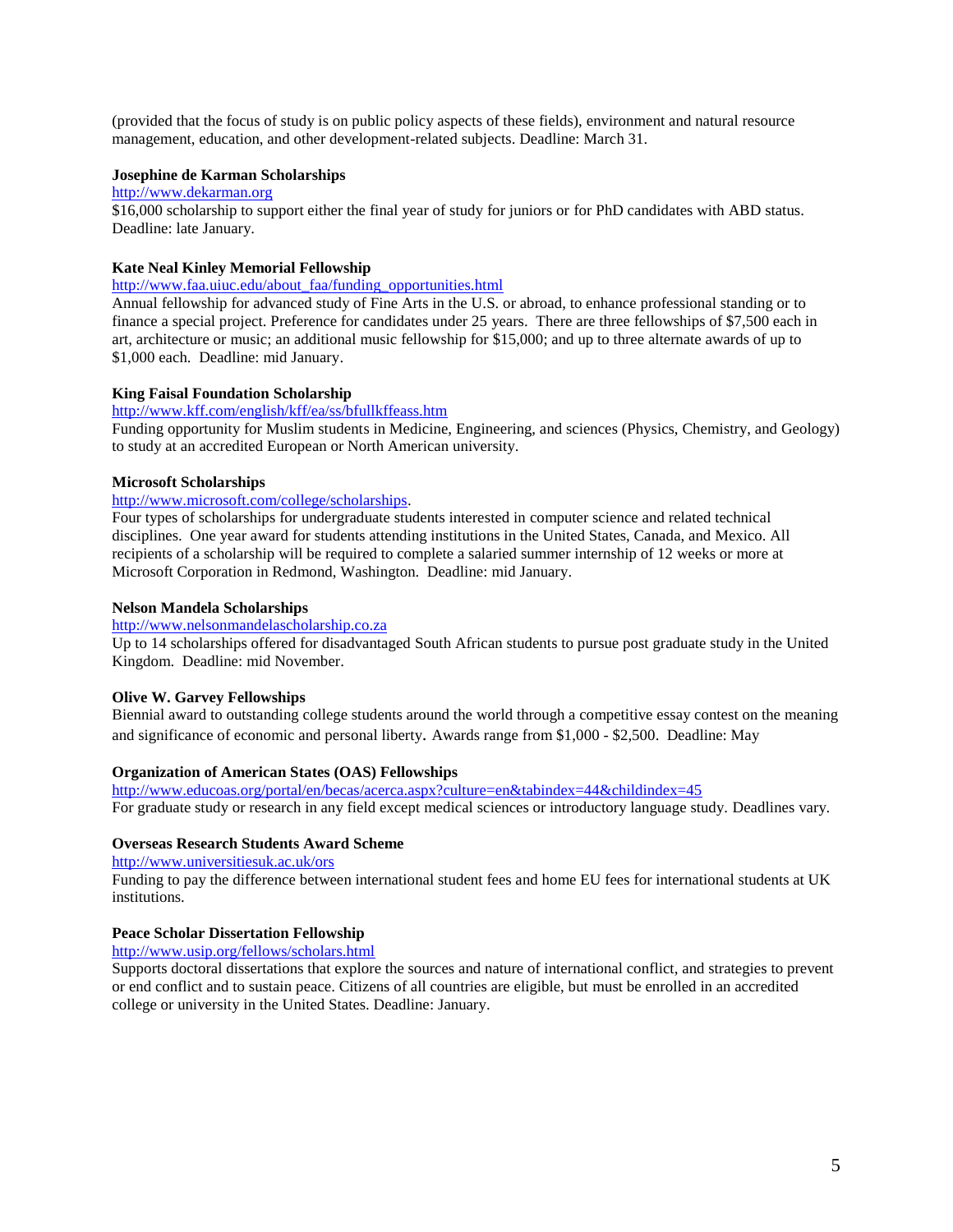# **Rhodes Scholarships for Non-U.S. Citizens**

#### [http://www.rhodesscholar.org](http://www.rhodesscholar.org/)

One to three years of study at Oxford University for citizens of Australia, Bangladesh, Bermuda, Canada, Commonwealth Caribbean and Jamaica, Germany, Hong Kong, India Kenya, Malaysia, New Zealand, Pakistan, Singapore, South Africa, Uganda, Zambia, and Zimbabwe. Open to all fields. Deadlines vary.

# **The Roothbert Fund Scholarship Program**

# <http://www.roothbertfund.org/scholarships.php>

Approximately 20 (\$2,000-\$3,000) awards are offered to students in the U.S. in need of financial aid to further their education at the undergraduate or graduate level. Deadline: early February.

# **Rotary Peace Scholarships**

[http://www.rotary.org/foundation/educational/amb\\_scho/centers/application/index.html](http://www.rotary.org/foundation/educational/amb_scho/centers/application/index.html)

Funding to support two-year master's-level degree program at one of the Rotary Centers for International Studies. Seventy scholarships are offered worldwide. Deadlines vary by Rotary district.

#### **Rotary International Ambassadorial Scholarships**

[http://www.rotary.org/foundation/educational/amb\\_scho/prospect/index.html](http://www.rotary.org/foundation/educational/amb_scho/prospect/index.html) One year study abroad opportunity in any discipline in over 160 countries worldwide. Deadlines vary by district.

# **Russian Young Leadership Fellows for Public Service Program**

<http://www.irex.org/programs/ylf/index.asp>

One year of non- degree academic study at leading universities and colleges throughout the United States. Fellows concentrate on community, governmental, or corporate affairs.

# **Samuel Huntington Public Service Fellowship Award**

[http://www.nationalgridus.com/masselectric/about\\_us/award.asp](http://www.nationalgridus.com/masselectric/about_us/award.asp) Annual stipend of \$10,000 for a graduating college senior to pursue public service anywhere in the world. Deadline: mid February.

# **Seaspace Scholarships**.

# [http://www.seaspace.org](http://www.seaspace.org/)

Supports marine-related courses of study for undergraduate students entering their junior or senior years and graduate students with an overall GPA of at least 3.3/4.0 and demonstrating financial need. Deadline: February.

#### **Society of Women Engineers**

<http://www.societyofwomenengineers.org/scholarships/brochure.aspx>

Various awards for women pursuing baccalaureate or graduate degrees in engineering or computer science, as well as engineering and computer science students enrolled in ABET-accredited engineering programs. Deadlines vary.

# **South Pacific and East Timor Scholarship Programs**

<http://pidp.eastwestcenter.org/pidp/Awards/spsaward1.htm>

[http://www.eastwestcenter.org/semedu-program.asp?program\\_ID=34&Topic=Student&Area=Education](http://www.eastwestcenter.org/semedu-program.asp?program_ID=34&Topic=Student&Area=Education)

Two special degree study programs for citizens of South Pacific nations and East Timor. Scholarships are awarded for undergraduate degree study. Priority is given to applicants seeking degrees that address national development needs.

#### **Smithsonian Fellowships**

<http://www.si.edu/ofg/fell.htm>

Unless noted otherwise, all Smithsonian fellowships (graduate, pre-doctoral, post-doctoral, senior) opportunities are open to non-US citizens. Deadlines vary.

#### **Spencer Foundation Dissertation Fellowship**

<http://www.spencer.org/programs/index.htm>

Candidates for the doctoral degree at a graduate school within the United States are eligible. Deadline: November 1.